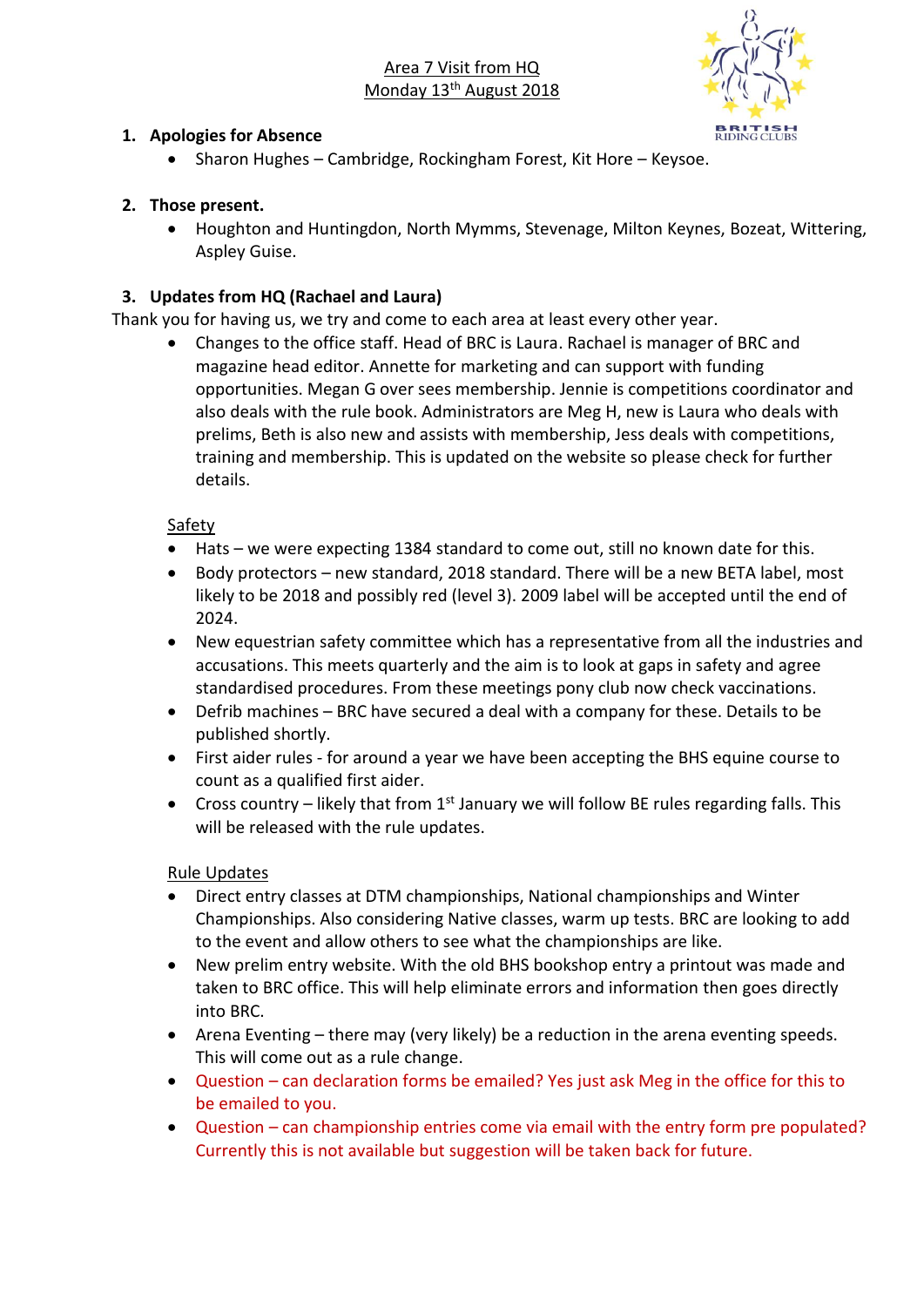GDPR

- This is a work in progress for everyone; it will take some court cases to clear the grey to black and white.
- Training that has been offered for every club there have been some issues with the logins. The training has gone out to every BHS volunteer and this is thousands of people – this volume has caused some issues but this is being addressed.
- Data sharing agreement was a document needed back to HQ. Club and HQ are responsible for their own data. We are still waiting for Northampton, Over and District, Stevenage and the area ourselves have not sent theirs back currently. This document is a requirement for affiliation and will need to be completed each year.
- If you have any queries regarding GDPR please contact head office.

### **4. Pre-sent questions**

- a. From Serena Allery Could you please add a senior prelim dressage to music? Judges and competitors we consulted and the feedback that it would be boring as there are so few movements at this level. This is why there is a novice points and no points to allow those competitors working more prelim level would be protected. There is not the demand at championships but could be included as an open class at our qualifier.
- b. From Kit Hore is there a possibility of a FOH a 100+ class? There are a very small number of horse trials competitors at 100+ and BRC have been working hard to keep these. If there is not enough demand for this level at FOH. If there was more demand this would be looked at again.
- c. From Kit Hore Summer SJ, does qualifier & champs have to be on grass? Could a venue with a surface be used for the champs? Qualifiers can be held on surfaces. See below regarding splitting DR and SJ.
- d. From Kit Hore Why are the dressage & SJ champs on the same day ? Often a clash for the riders, more direct entry SJ classes could be offered to boost the Champs classes. This has been discussed before about splitting SJ and DR however people did not want to do this as it would be travelling twice which people did not like. Lincoln is one of the very few venues which can accommodate the large number of arena, parking and stables.
- e. From Judi Shaw Horse eligibility for the 80cms SJ. At the moment it is zero pts. BS, whereas for the 90cms it is a whacking 500pts. I do think there should be a little more leeway with the 80cms, perhaps 250pts. The history on this is that 80cm use to be the introductory height. Also points for BS are awarded from British Novice, 90cm. Restrictions could be looked at.
- f. From Lynn Morgan How are other Riding Clubs surviving in the current context of competition from commercial centres who are competing against RCs for entries in Unaffiliated Events and Clinics? From a HQ point of view small clubs have folded but on the other hand clubs have expanded. There is no clear answer to this. It was discussed that things go in cycles. Sometimes it can be information sharing, who is on the committee... HQ is looking at how they can do more for/engage grassroots (those who don't want to compete at qualifiers/championships). Keep an eye on information for grassroots riders/members.
- g. From Barry Meningen I have been competing in the BRC horse trials qualifiers and championships for a number of years now. I believe that are of great benefit to riding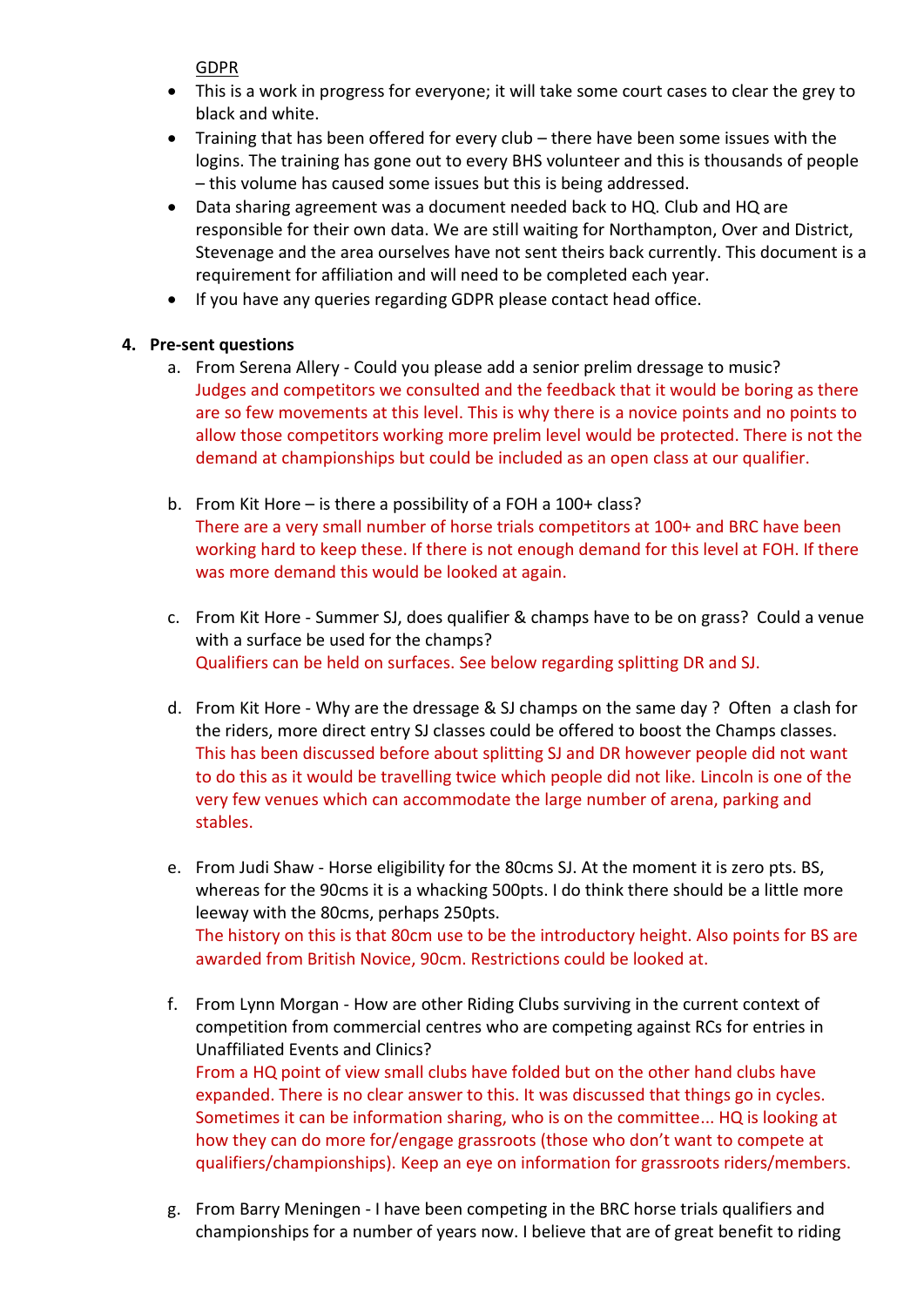club members as well as enormous fun. However I think I speak on behalf of many competitors when I ask if we can please have some new dressage tests for next year. They have been identical for as long as I can remember and have never been particularly challenging or well written. This is the only real complaint I hear from other competitors at what are otherwise very well run events.

This comment has been made often. It was asked what we felt about BE tests? Some comments made were that we were surprised you didn't use BE already.

h. From Kay Graves - I have been thinking about the Prelim and Novice Riding Test sheets, and wondered if we could do away with them and just use a current annual Prelim Test, and Novice Test sheet? The judges score sheet could stay the same, and a nominated test could be chosen each year or every other year. This idea could also incorporate an Elementary Riding Test using a specific current Elementary Test, which would encourage BRC members to have a go if they compete at Elementary level. I have never liked the Prelim Riding Test as the horse and rider enter the arena in walk, which we all know is a difficult gait to ride when a horse has tension, or the rider is nervous. All BD Prelim Tests start in trot, so why start in walk for a Riding Test? The Riding Tests would have to have a chosen BD test to make it acceptable to the judges i.e. for 2019 Prelim 7 and Novice 27 and possibly an Elementary Test.

The riding test score sheet can be used with any BD test at any qualifier. It was queried that would judges judge as if it was a BD test rather than a riding test criteria – could they be misled. Committee will be consulted on this.

i. From Rebecca Robinson - 80cm HT why or why can't people do it on baby horses if they do 110??

BRC have discussed this and voted previously and it was agreed for the current rule. It was discussed that is it fair to all when you have a rider who does all levels? All rules are carefully considered and they have tried to make it fair to all combinations while still being able to accommodate all the entries for championships. BRC are doing the best they can to accommodate as many people as they can without making lots and lots of rules. Eligibility is discussed every year and for most rules it is voted on.

- j. From Rebecca Robinson Why is there not more recognition for true RC members who just do all RC events and no BE, BS, BD etc etc why are these members in the UK not publicised more and used to get more members to join? Club award was introduced in the horse trials which was is awarded to the highest placed horse that has not competed BE. BRC send information and competitions out to other publicists. BRC shout about it as much as they can but other organisations do not always pick it up.
- k. From Rebecca Robinson Why is the championship helper slot for half a day when there are so many teams at the champs? Fence judges are difficult to change as they must be briefed. Dressage judges often do not like the rider changing. Logistical it is very difficult.
- l. From Rebecca Robinson juniors and area teams we are really struggling to compete against the pony club on juniors. We are rarely sending teams now. Juniors are the RC future - how can we make area teams at champs? Where there are no teams prelim entered there is the possibility of making area teams. This is being discussed at HQ. Include the voice of junior – junior area rep? Having the pony club on the advisory board will hopefully have a positive impact in the future – especially as rules are becoming combined as an industry.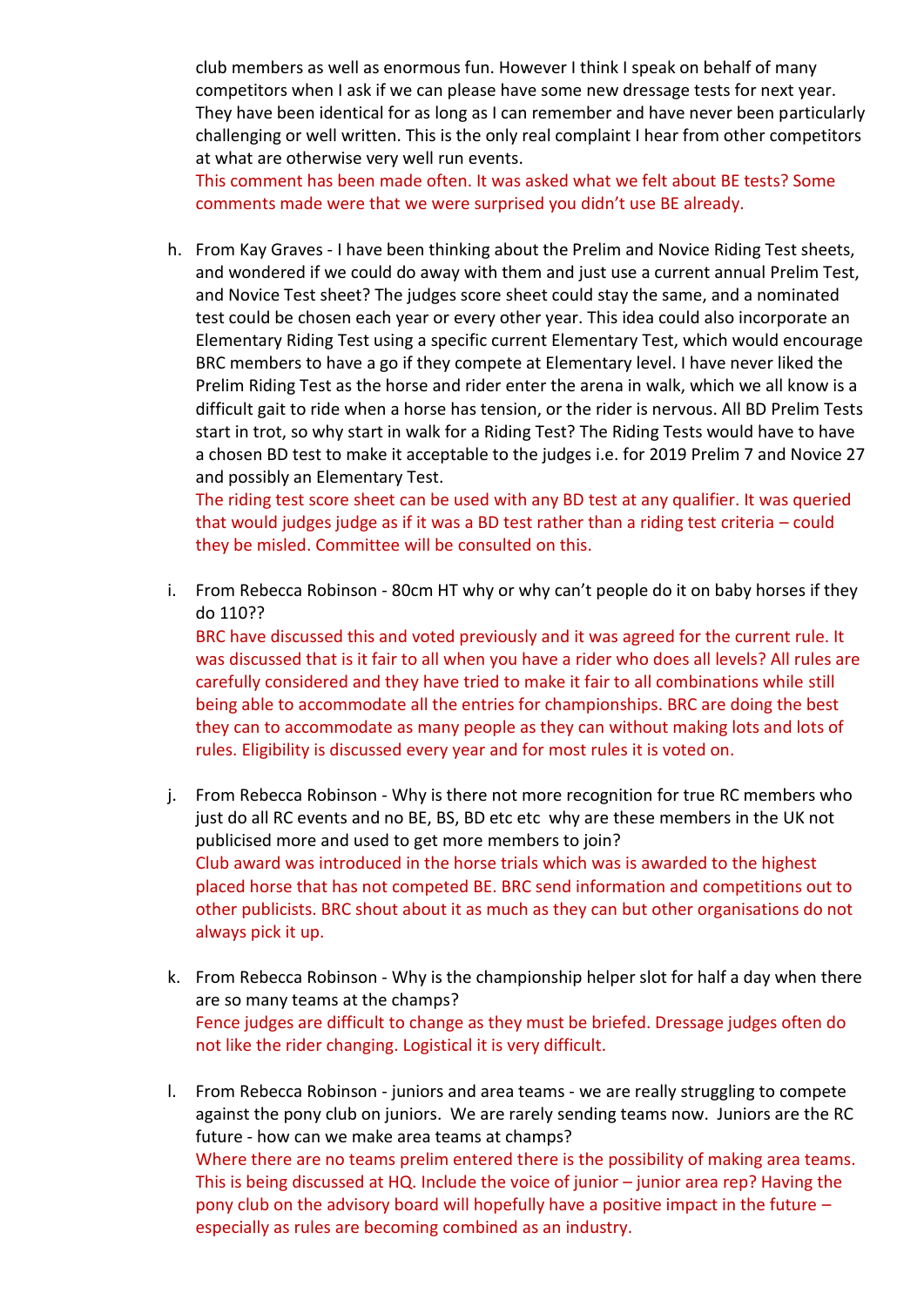- m. From Rebecca Robinson What other opportunities are there for RC's competitions to be at big shows. Osberton has now dropped RC team SJ and there won't be the team dressage at HH International next year. It's so nice as a RC member to brush shoulders with the folk we aspire to be like. Bolesworth new to this year, Staffordshire County, Rockingham. We do need to be careful that safety and standards are the same. We have to be careful with our name and reputation – these events are not ours but have our name.
- n. From Rebecca Robinson If you have one team in a SJ competition qualifier and the members are all from the same club. Why do these members all have to jump two rounds when it's about the team not the individuals. The official steward has the final decision regarding decisions.
- o. From Rebecca Robinson Why can't we have teams at all classes at the champs area 7 should be at everything. So many qualifiers now clash with BE, BD, BS it is getting really hard to get free dates. Suggested to speak to other area organisations.
- p. From Rebecca Robinson The new direct classes....veteran rider. This has been really popular with our club until I asked our old dears for their age and they WD. Feedback from these ladies who meet for coffee mornings and a chat. We LOVE the veteran idea but please can you have age brackets i.e 55-65 etc etc we are in our 70's and we do not wish to give our age. Secondly it's called novice and elementary. Please can you just call it prelim (you do a prelim class in the novice) and novice or not call it so intimidating big classes. We would love just to give it a go but we can't canter!! Age is asked for to verify their age. The age information is also taken for the special/extra awards. HQ asked for a suggestion of what they could ask for. HQ have said to put 50+, 60+ for this year if needed.
- q. From Rebecca Robinson HT why can't the 80cm have a championship test like the rest of the qualifying classes?? Tests for horse trials are being looked into.
- r. From Rebecca Robinson Will you bring back any showing Working Hunter seems to be more commonly asked about again. First showing question HQ have had in three years so there is currently not the demand. We do the showing register.
- s. From Rebecca Robinson I am starting to get concerned about the cost RC competitions are costing members. These are unaffiliated at the end of the day. Some members in our area have to pay the prelim fee plus the entry. For DTM for example that was £40 before the music licence etc had to be paid for etc et. With these costs this is more than an affiliated competition. I believe this may be why competitive numbers are down dramatically this year. Is there anything RC can do or suggest to help us with this economic climate and Brexit to help keep costs down as much as possible. Places like Keysoe charge so much for a qualifier (hire of venue and jumps) that the entries need to be so high and I believe this is alienating. Any advice greatly received. Affiliated and unaffiliated event have the same hire costs and expenditure. For DTM, BD/venues would get better deals for music licence's as they are bigger. Also they can spread their costs throughout the year. BRC would love to find a way of reducing the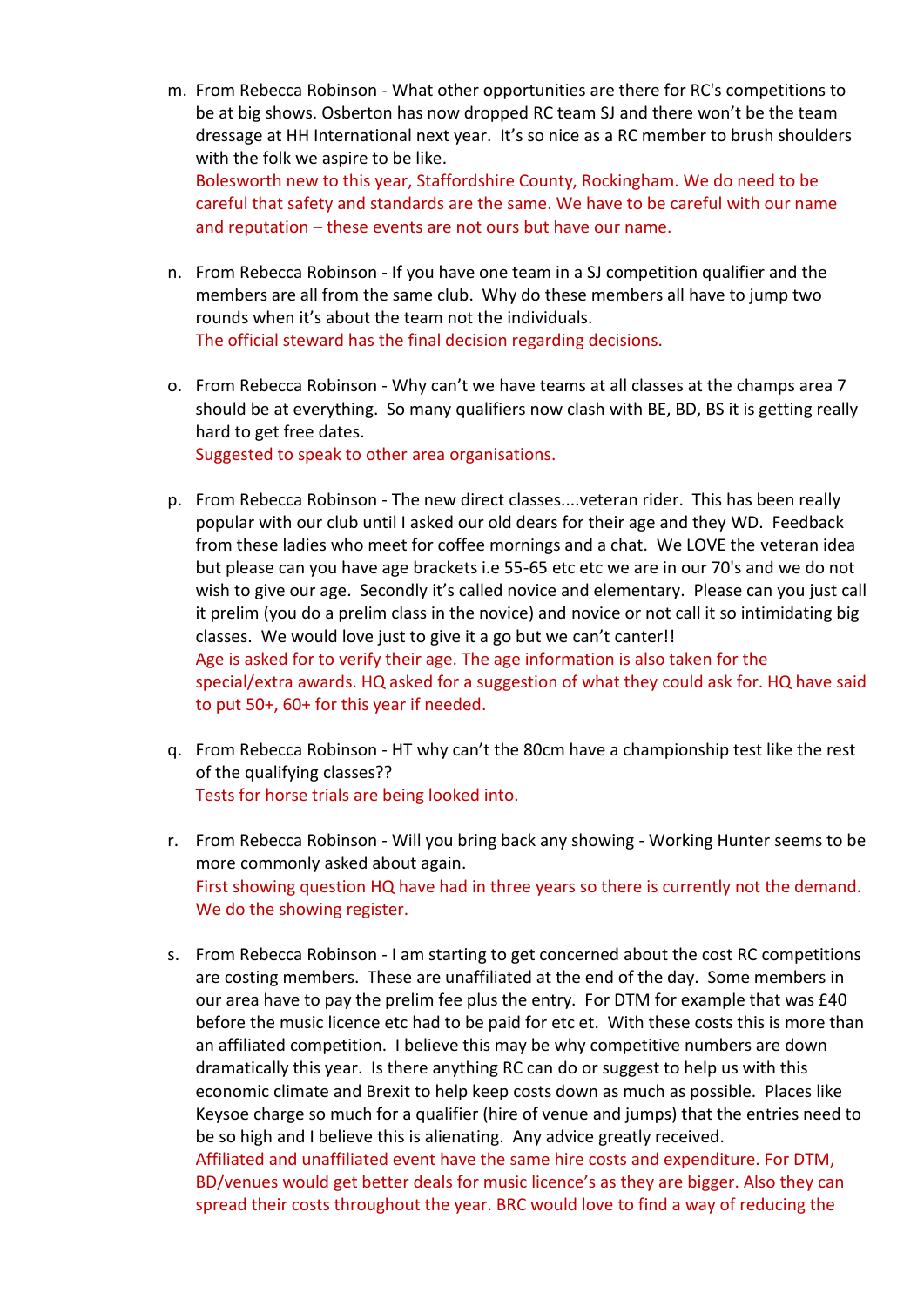cost however a fair alternative has not been found. The economic climate cannot be predicted and all areas of the industry are going up.

- t. From Mark Irwing Please confirm that the ICO have indicated that a shared Cloud storage password is sufficient to protect a membership list? Every membership excel sent to head office must be password protected. Due to the large number of clubs and documents BRC are using the cloud password as your password to protect documents. Mark is querying is this is secure enough, possibly not, however in context we need to be seen to be starting to do the right things and it may not be perfect first time. Some clubs up until recently still send a hand written list! In time we will need to improve this however we have to do the best we can now. You can use your own other password but you must let Megan Gibbs know via a phone call.
- u. From Mark Irwing historical membership records, is there any guidance for keeping this.

ICO are very clear about this – no. Only current members you could justify keeping this information. Should you have a complaint we cannot find a reason to justify why member's information should be kept longer than four years. For trophies if you need to contact them you may need to keep this information. Accident forms should be kept for 7 years or 7 years after the person become 18.

#### **5. Open floor**

- 90cm horse trials, placed 100cm in the previous year ruling. All rules/eligibility are looked at every year and made as far as possible. Most are voted on.
- Cost of tests on grass? Why are these £20? This is more an area discussion.
- Passport checks could we come up with a sticker or something so you don't have to be checked again? Some areas have data bases which we have. Due to the changes in dates it is difficult to maintain.
- Why is quadrille no longer at Olympia? Olympia no longer wanted BRC quadrille as they could make their money with their own classes rather than the quadrille. There were also very few people watching at Olympia. Every other big show was approached and Bury Farm Gala evening had a good atmosphere and audience.
- DTM prelim fees? BRC have to pay a music licence of around £10,000. This cost is split between those who do the qualifiers rather than all members.

#### 6. Area business

- David wanted to say well done to all those for their fabulous results at the horse trials. We won an area trophy! Please see Facebook for full area results.
- Show jumping qualifier Rockingham Forest to be supported in running any future qualifiers.
- Summer dressage qualifier  $7<sup>th</sup>$  July 2028, Home Farm, Alconbury.